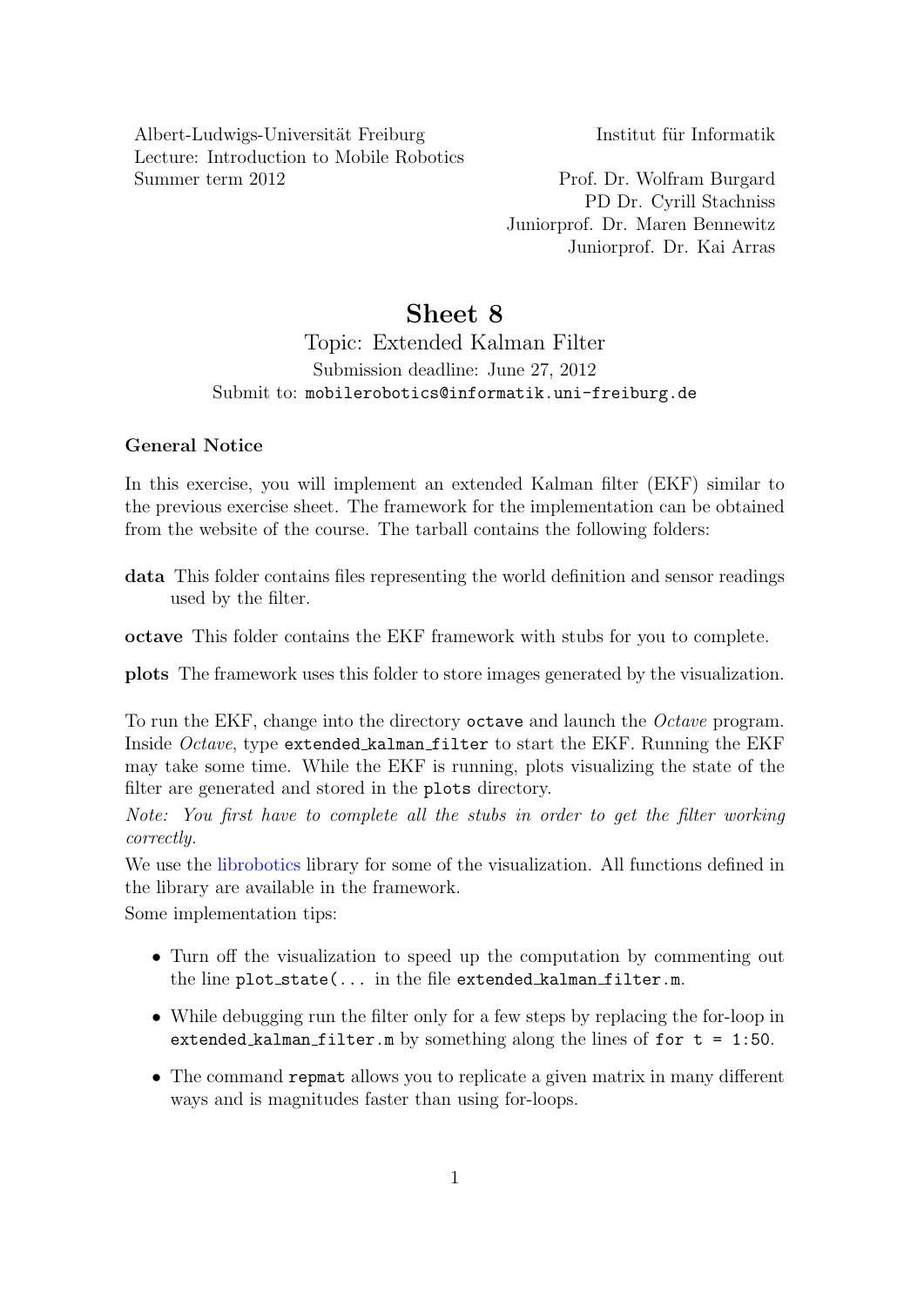- When converting implementations containing for-loops into a vectorized form it often helps to draw the dimensions of the data involved on a sheet of paper.
- Many of the functions in *Octave* can handle matrices and compute values along the rows or columns of a matrix. Some useful functions that support this are sum, sqrt, and many others.

#### Exercise 1: Theoretical Considerations about the Kalman Filter

- (a) Explain in a few sentences all of the components of the KF, i. e.,  $\mu_t$ ,  $\Sigma_t$ ,  $A_t$ ,  $B_t$ ,  $C_t$ ,  $\epsilon_t$ ,  $\delta_t$ ,  $K_t$  and why they are needed. What are the differences and similarities between KF and EKF?
- (b) Derive the formula for the update of a 1-dimensional Kalman Filter (see slide 13 of the Kalman Filter slides):

$$
bel(x_t) = \mathcal{N}(x_t; \overline{\mu}_t + K_t(z_t - \overline{\mu}_t), (1 - K_t)\overline{\sigma}_t^2)
$$

with  $K_t = \frac{\overline{\sigma}_t^2}{\overline{\sigma}_t^2 + \overline{\sigma}_{obs}^2}$  and all variables  $\in \mathbb{R}$ . Assume that you are given the prediction

$$
\overline{bel}(x_t) = \mathcal{N}(x_t; \mu_t, \overline{\sigma_t}^2).
$$

Also, assume that  $C_t = 1$ , so that  $z_t = x_t + \delta_t$ . Write the measurement model  $p(z_t|x_t)$  as a normal distribution over  $x_t$  and perform the Bayes Filter update step:

$$
bel(x_t) = p(z_t|x_t)\overline{bel}(x_t).
$$

For the multiplication of Gaussians, you can use the formula on slide 6 of the Kalman Filter slides.

*Note*:  $\mathcal{N}(x; \mu, \sigma^2)$  denotes a normal distribution over x with mean  $\mu$  and variance  $\sigma^2$ .

#### Exercise 2: EKF Prediction Step

We assume a differential drive robot operating on a 2-dimensional plane, i.e., its state is defined by  $\langle x, y, \theta \rangle$ . Its motion model is defined on slide 10 (Odometry Model) in the chapter Probabilistic Motion Models of the lecture slides.

- (a) Derive the Jacobian matrix  $G_t$  of the noise-free motion function g. Keep in mind that you implemented a similar function for exercise sheet 4, where you sampled from the odometry-based motion model. Do not use Octave.
- (b) Implement the prediction step of the EKF in the file prediction step.m using your Jacobian  $G_t$ . For the noise in the motion model assume

$$
Q_t = \left(\begin{array}{ccc} 0.2 & 0 & 0 \\ 0 & 0.2 & 0 \\ 0 & 0 & 0.02 \end{array}\right).
$$